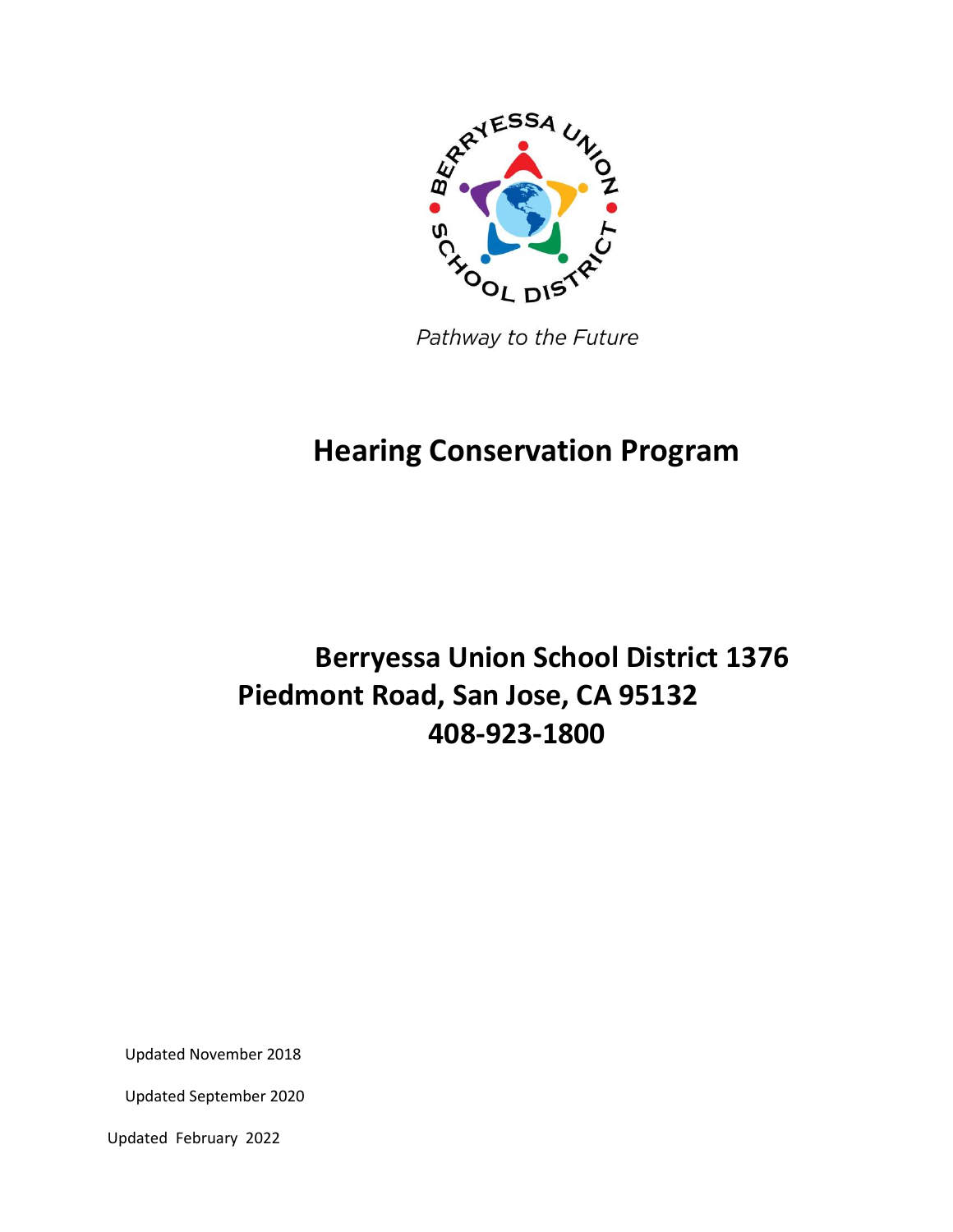## **CONTENTS PAGE**

| 1.0 Introduction                                                 | 3       |
|------------------------------------------------------------------|---------|
| 1.1 Program Description                                          | 3       |
| 1.2 Scope                                                        | 3       |
| 2.0 Definitions and Acronyms                                     | $4 - 5$ |
| 3.0 Responsibilities                                             | 6       |
| 3.1 Supervisor/Department                                        | 6       |
| 3.2 Environmental Health and Safety (EH&S)                       | 6       |
| 3.3 Employees                                                    | 6       |
| 3.4 Berryessa Union School District Occupational Health Provider |         |
| 4.0 Program Components                                           |         |
| 4.1 Noise Surveys/Monitoring                                     | 7       |
| 4.2 Audiometric Testing                                          | 7       |
| 4.3 Hearing Protection                                           | 7-8     |
| 4.4 Employee Education and Training                              | 8       |
| 4.5 Record Keeping                                               | $8 - 9$ |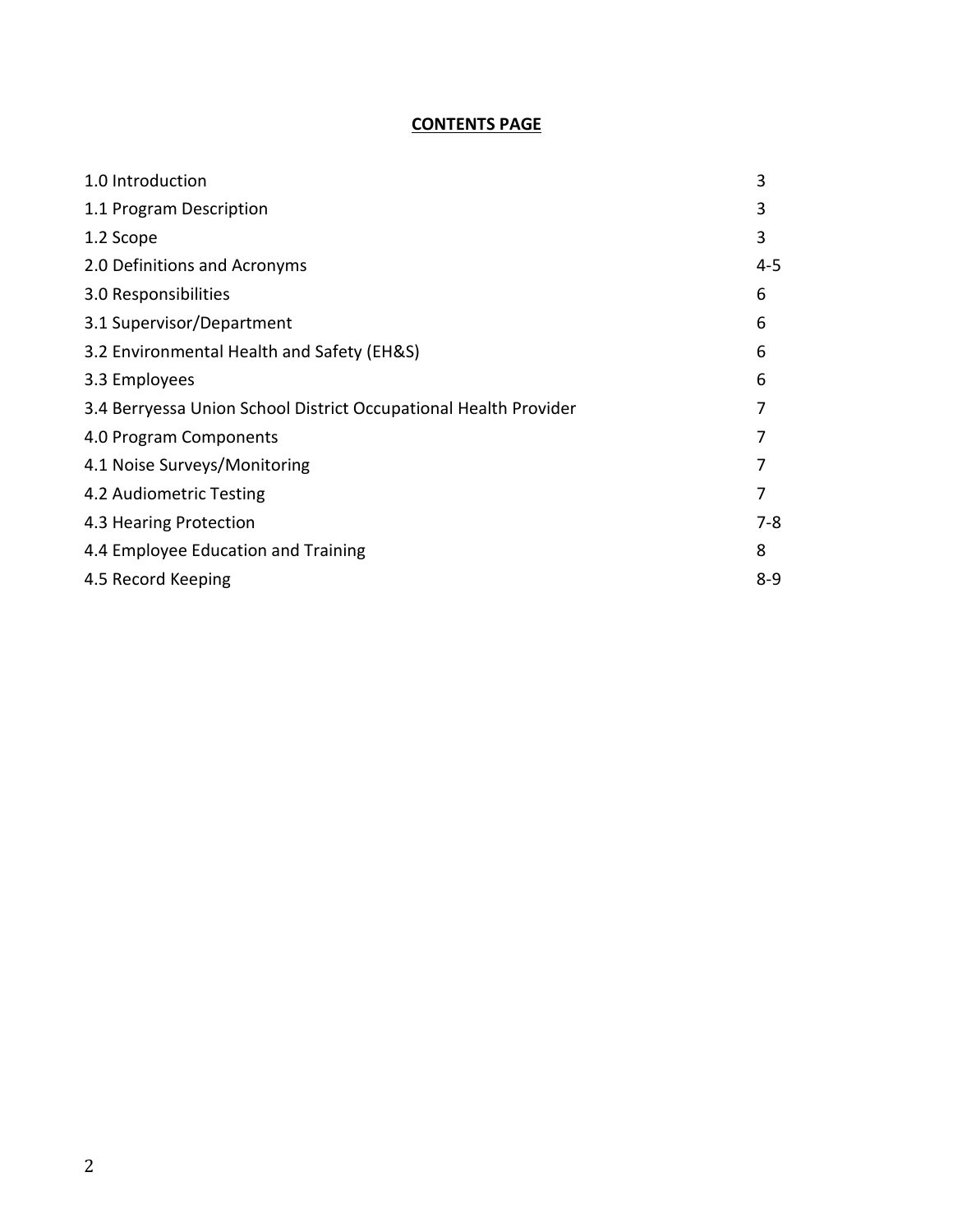#### **Hearing Conservation Program**

#### <span id="page-2-0"></span>**1.0 Introduction**

It is the policy of Berryessa Union School District (BUSD) to maintain a safe and healthy work environment. Managers and supervisors are responsible for the establishment and maintenance of "good health and safety practices". The California OSHA regulation requires employers to provide employees with proper protection against the effects of noise exposure when sound levels exceed an 8-hour time weighted average (TWA) of 90 dBA (Permissible Exposure Level). The protective measures may be provided either through engineering or administrative controls. If these control measures fail to reduce the noise within the acceptable limits, personal protective equipment shall be provided and used. Additionally, whenever employee noise exposures equal or exceed an 8-hour (TWA) sound level of 85 dBA (action level), the employer shall develop and administer a Hearing Conservation Program.

#### <span id="page-2-1"></span>**1.1 Program Description**

The objective of the BUSD Hearing Conservation Program (HCP) is to prevent permanent noise induced hearing loss resulting from on-the-job noise exposure and to comply with Title 8 of the California Code of Regulations, Sections 5095-5100.

Berryessa Union School District's Hearing Conservation Program includes:

- Noise surveys
- Audiometric Testing
- Hearing protection
- Employee education and training
- <span id="page-2-3"></span>• Record keeping

## <span id="page-2-2"></span>**1.2 Scope**

This Hearing Conservation Program applies to all employees of BUSD who are determined to equal or exceed the Action Level established by CAL/OSHA.

## **2.0 Definitions and Acronyms**

**Action Level:** An 8-hour time-weighted average of 85 decibels A-weighted (85 dbA 8-hr TWA) established by CAL/OSHA.

**Administrative Controls:** Methods that limit an employee's exposure time to noise. This includes assigning the employee to less noisy areas in the workplace for a certain length of time so the employee shall not exceed the action level.

**Audiogram Testing:** Exams that measure the sensitivity of a person's hearing threshold in decibels as a function of frequency.

**Audiometer:** An instrument for measuring the threshold or sensitivity of hearing.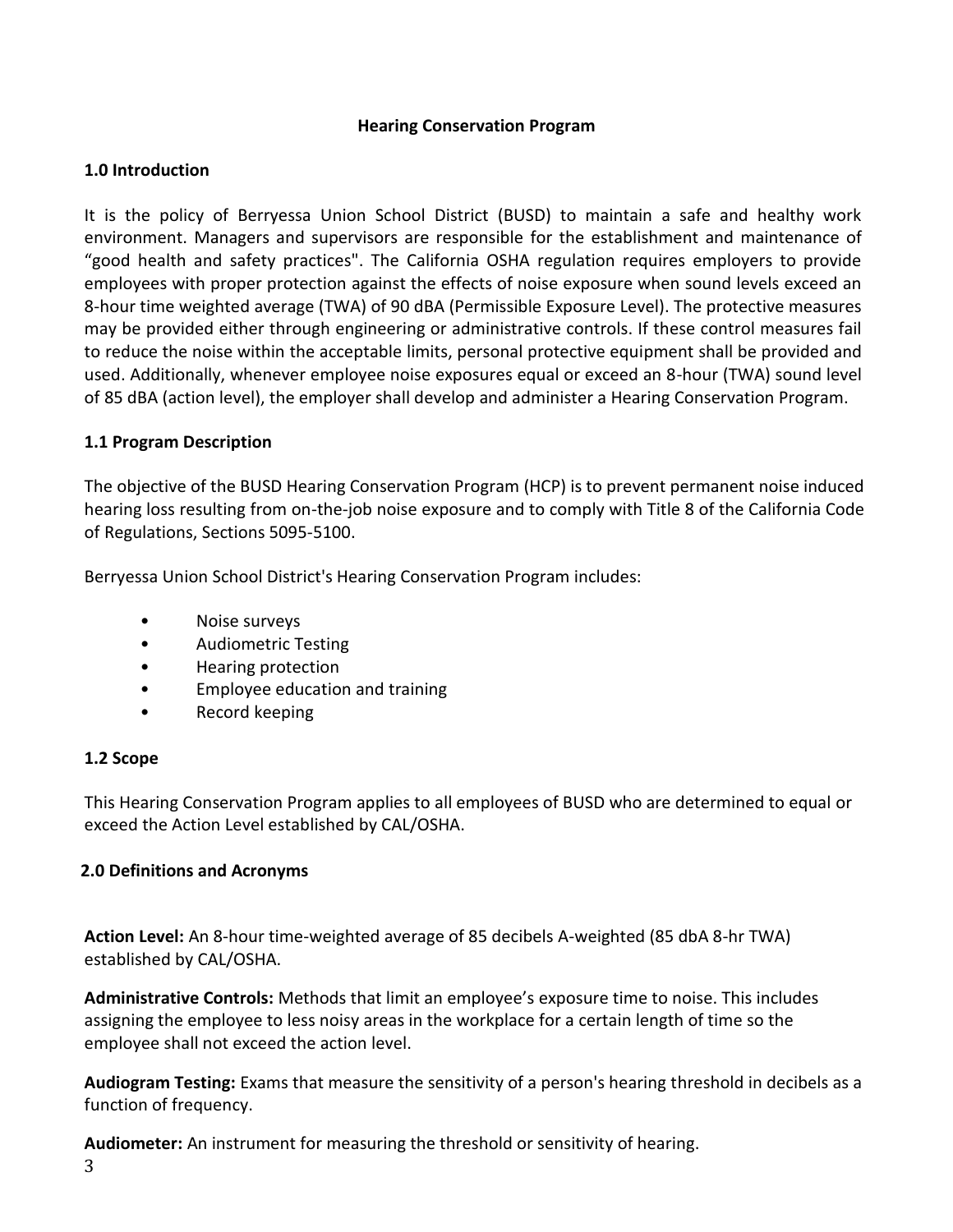**Audiologist:** A professional specializing in the study and rehabilitation of hearing, who is certified by the American Speech-Language-Hearing Association or licensed by a state board of examiners.

**Baseline Audiogram:** An audiogram obtained after 14 hours of quiet. The audiogram against which future audiograms are compared.

**Continuous Noise:** Noise levels that vary with intervals of one second or less.

**Decibels (dB):** A measure of the sound level (loudness). The decibel scale is a logarithmic scale; as an example, a 90 dB noise is ten times louder than an 80 dB noise.

**Decibels, A-Weighted (dBA):** The A weighted is the scale used for most occupational noise measurements. The A weighting approximates the range of human hearing by reducing the effects of lower and higher frequency noises with respect to the medium frequencies.

**Decibels, C-Weighted (dBC):** The C weighted scale filters include both high and low frequency noise and are used for impact noise and in the selection of hearing protection.

**Engineering Controls:** May include purchasing quieter equipment using barriers, damping, isolating, muffling, installing noise adsorption material, mechanical isolation, variations in force, pressure or driving speed or any combination of methods to decrease noise levels.

**Frequency:** A sound's pitch measured in hertz (hz); high pitches are high frequency sounds.

**Hearing Conservation Program (HCP):** Program established when employees are exposed to noise exceeding the Action Level. Program must include noise surveys, audiometric testing, hearing protectors, training, and recordkeeping requirements.

**Hearing Protection Devices (HPD's):** Personal protective equipment that is designed to be worn in the ear canal or over the ear to reduce the sound level reaching the ear drum. Examples include earmuffs or plugs.

**Hearing Threshold Level (HTL):** The lowest threshold that the employee can hear the test tone during an audiometric test. The HTL's are recorded on the employee's audiogram.

**Hertz (Hz):** A unit of measurement of frequency, expressed as cycles per second.

**Impulse/Impact Noise:** Noise that is a sharp burst of sound, generally less than one-half second in duration that does not repeat itself more than once per second. **Noise:** Unwanted sound.

**Noise Dosimeter:** An instrument worn by an individual that integrates the sound level exposure over a period of time.

**Noise Reduction Rating (NRR):** The Noise Reduction Rating of hearing protection devices (HPD) indicates the theoretical amount of reduction of noise levels that can be achieved if the HPD is worn correctly. This rating is shown on the HPD packaging.

**Otolaryngologist:** A physician specializing in diagnosis and treatment of disorders of the ear, nose and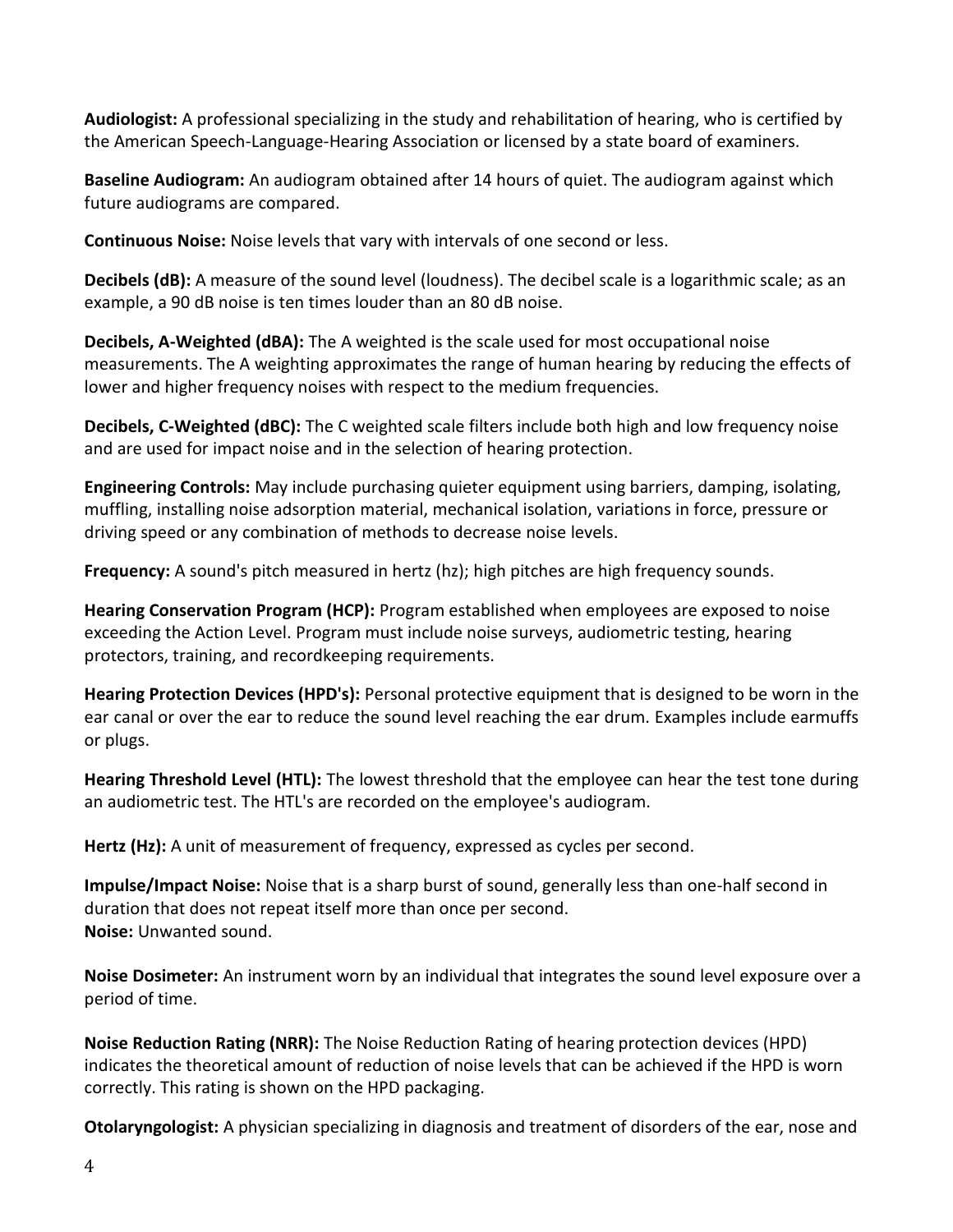throat.

## **Permissible Exposure Limit (PEL):** 90 dBA 8-hr TWA.

**Pitch:** Another term for sound frequency. Higher pitches are higher frequency sounds.

**Representative Exposure:** Measurements of an employee's noise dose or 8-hour time weighted average sound level that is representative of the exposures of other employees in the workplace.

**Sound:** A vibration or pressure oscillation that is detectable by the ear drum.

**Sound Level Meter:** An instrument used for the measurement of noise in sound level surveys.

**Speech Interference Levels (SILs):** The frequencies most associated with speech, which are the 5004000 hz (frequency) range. Vowels (a, e, i, o, u) are low frequency sounds (below 2000 hz) and consonants (b, c, d, etc) are high frequency sounds. The low frequencies are the least affected by noise. If the high frequencies are affected, t's and p's or s's and f's may be easily confused.

**Standard Threshold Shift (STS):** An average shift from the baseline measurement in either ear of 10 dB or more at 2000, 3000 and 4000 Hz. These frequencies are the most important frequencies in communication and the most sensitive to damage by industrial noise exposure. See Section 3.5 Stanford Risk Management for a definition of a CAL-OSHA reportable STS.

**Time-Weighted Average Sound Level (8-hr TWA):** That sound level, which if constant over an 8hour exposure, would result in the same noise dose measured in an environment where noise level varies.

**Threshold of Pain:** A noise level of 120 dB causes pain.

## <span id="page-4-1"></span>**3.0 Responsibilities**

## **3.0 Supervisor/Department**

- <span id="page-4-0"></span>• Ensuring that employees are provided with hearing protectors when required.
- Ensuring that employees properly use and care for hearing protectors.
- Ensuring that noise-hazardous equipment/areas are properly labeled or posted (greater than or equal to 85 dBA operating noise level).
- Ensuring that potentially overexposed employees are provided with a baseline audiometric hearing test prior to the initial work assignment and then annually thereafter. High noise exposure must be avoided for 14 hours prior to an exam.
- Enforcing the use of hearing protectors or noise reduction procedures in the designated areas/assignments.
- Ensuring new employee HCP orientation/training and annual refresher HCP training of employees are provided to all potentially overexposed personnel.
- Post copy of occupational noise regulation (California Code of Regulation, Title 8, Sections 5096-5100, Article 105)
- Maintaining the following records.
- Name and job classification of the employee in the HCP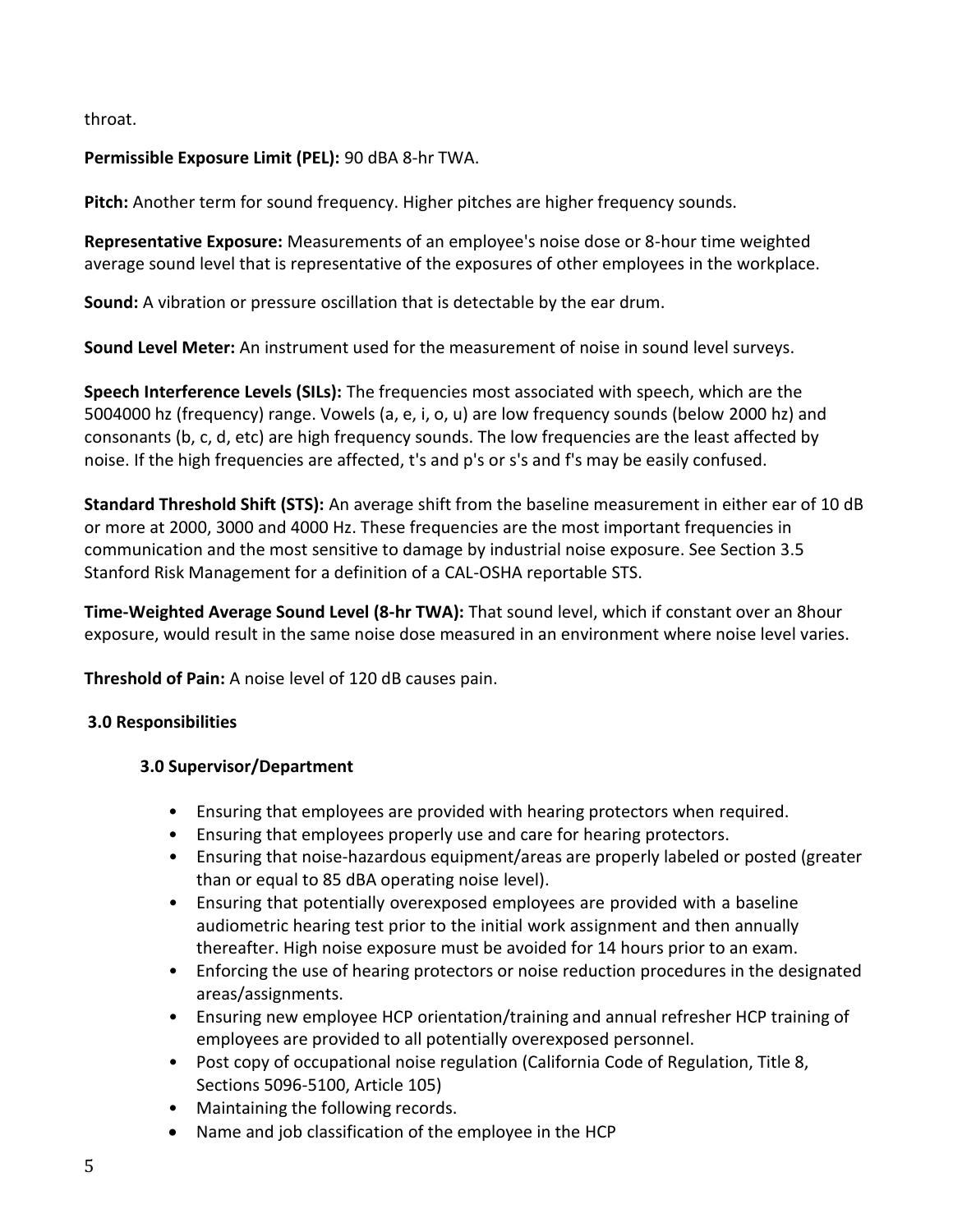- o Audiometric test results from our Occupational Health Provider
- o Noise exposure assessments
- o Training documentation

#### **3.1 Safety Committee**

- Administering the Hearing Conservation Program.
- Workplace and employee noise evaluation:
	- o Noise assessment to determine if administrative and engineering controls are needed, and how they should be implemented.
	- $\circ$  Identification of areas or processes that require noise abatement and/or posting.
	- $\circ$  Evaluation and periodic re-evaluation of employees' exposure, by job classification to determine which job titles need to be included in the Hearing Conservation Program.
	- o Maintaining records of employee exposure measurements.
- Providing comprehensive annual training on HCP and HPDs.
- Assist employees in selecting the proper HPDs and provide instruction on their use.

#### <span id="page-5-0"></span>**3.2 Employees**

- Wearing hearing protection devices and following any noise reduction procedures as required.
- Storing and maintaining HPDs in a clean and sanitary manner.
- Reporting noise hazards and hearing protector problems to their supervisor.

#### **3.3 Berryessa Union School District Human Resources/Workers Compensation**

- Recommending appropriate hearing protectors and fitting as needed.
- Sending employee for medical evaluation through Workers Compensation Program.

#### <span id="page-5-2"></span><span id="page-5-1"></span>**4.0 Program Components**

#### **4.1 Noise Surveys/Monitoring**

- All continuous, intermittent and impulsive sound levels from 80 to 130 dBA shall be integrated into the computation of an 8-hr TWA.
- Monitoring shall be repeated when any changes occur in production, process, equipment or controls which might render the hearing protectors inadequate or require additional employees to be included in the program.
- Employees exposed at or above the action level shall be notified of the results of the monitoring.
- Employees' noise exposure shall be reassessed periodically as needed (i.e. following changes in processes, job responsibilities, equipment or when a STS is determined).

## <span id="page-5-3"></span>**4.2 Audiometric Testing**

• Audiometric testing program shall be managed by our Occupational Health Provider.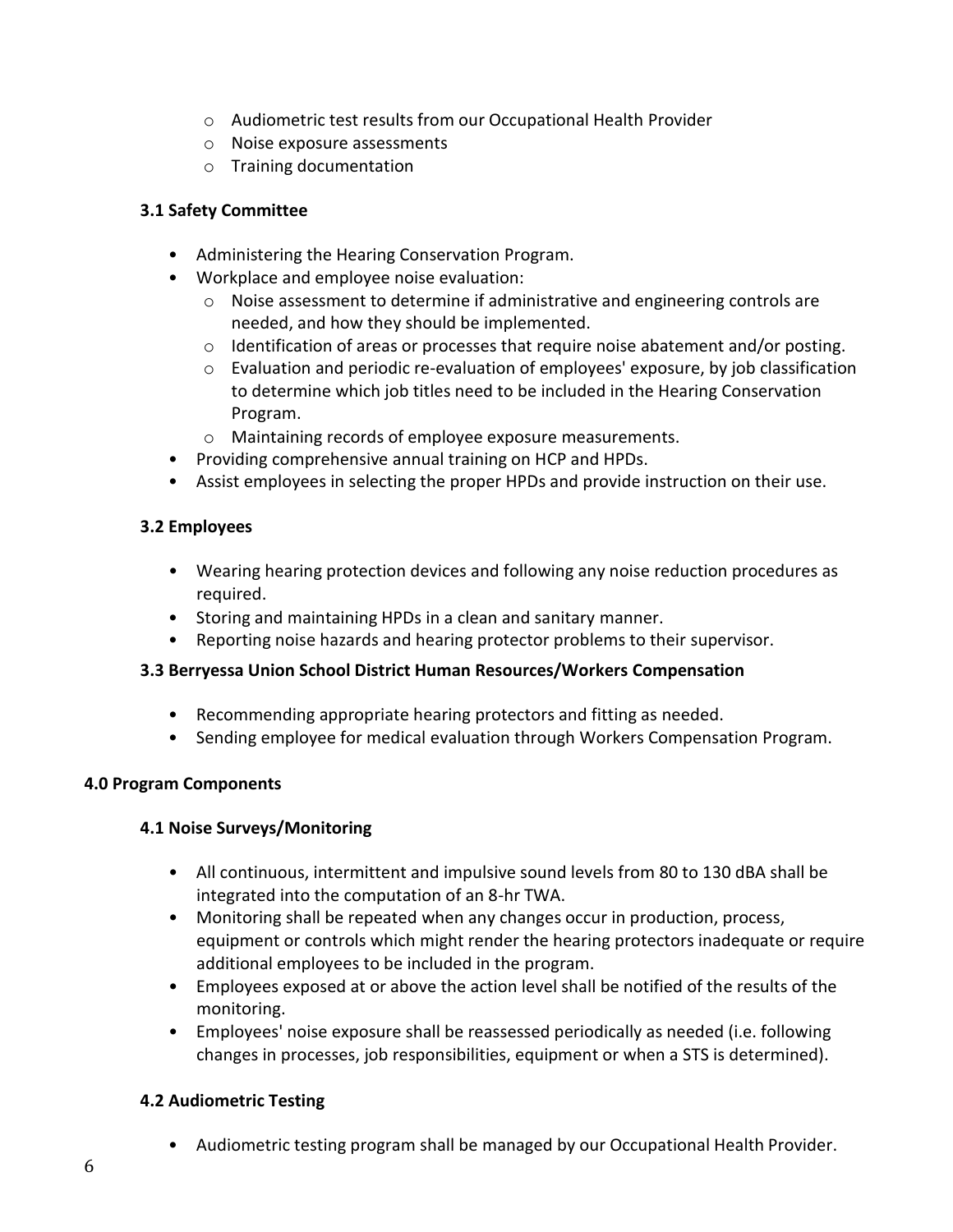- Performing audiometric database analysis (ADBA) procedures, as defined in ANSI Standard S12.13-1991, to assess the effectiveness of hearing conservation efforts (i.e., is hearing loss being prevented).
- Baseline audiograms shall be preceded by at least 14 hours without exposure to workplace noise. This requirement may be met by wearing hearing protectors, which will reduce the employee's exposure to a sound level of 80 dBA or below.
- Baseline audiograms shall be provided for the employees whose job classification are included in the Hearing Conservation Program upon employment, and annually thereafter.
- Evaluation of audiograms shall be done in compliance with CCR Title 8, section 5097(d).
- Employees shall be informed in writing within 21 days when an audiogram indicates a standard threshold shift which is determined to be work related.

## **4.3 Hearing Protection Devices**

- Employees exposed to noise levels at or above an 8-hour TWA of 90 dBA shall wear hearing protectors. Employees exposed to noise levels at or above the action level of an 8-hour TWA of 85 dBA shall wear hearing protectors if they have experienced a documented standard threshold shift or have not obtained a baseline audiogram.
- Hearing protectors shall be available to all employees exposed to noise levels at or above the action level of 85 dBA, 8-hr TWA, at no cost to the employees.
- Employees shall be given the opportunity to select their hearing protectors from a variety of suitable types.
- Proper initial fitting and supervision of the correct use of hearing protectors shall be provided.
- Hearing protector attenuation shall be evaluated for the specific noise environments in which the protector will be used. The methods used for measuring attenuation shall be one of the four methods described in CCR Title 8, Section 5098.
- Hearing protectors must attenuate the noise level to an 8-hour TWA of 90 dBA or less.
- For employees who have experienced a standard threshold shift, the attenuation must reduce the sound level to an 8-hour TWA of 85 dBA or less.
- Re-evaluation of hearing protectors shall be done whenever a workplace noise level increase renders the hearing protector's attenuation inadequate.
- Workplaces in which the noise level exceeds 85 dBA shall have signs posted. Signs shall read "Hearing Protectors Required".

## <span id="page-6-0"></span>**4.4 Employee Education and Training**

Annual training is required for all employees exposed to noise at or above an 8hour TWA of 85 dBA.

The training shall cover the following information:

- The effects of noise on hearing.
- The purpose, advantages, disadvantages, and attenuation of various types of hearing protectors.